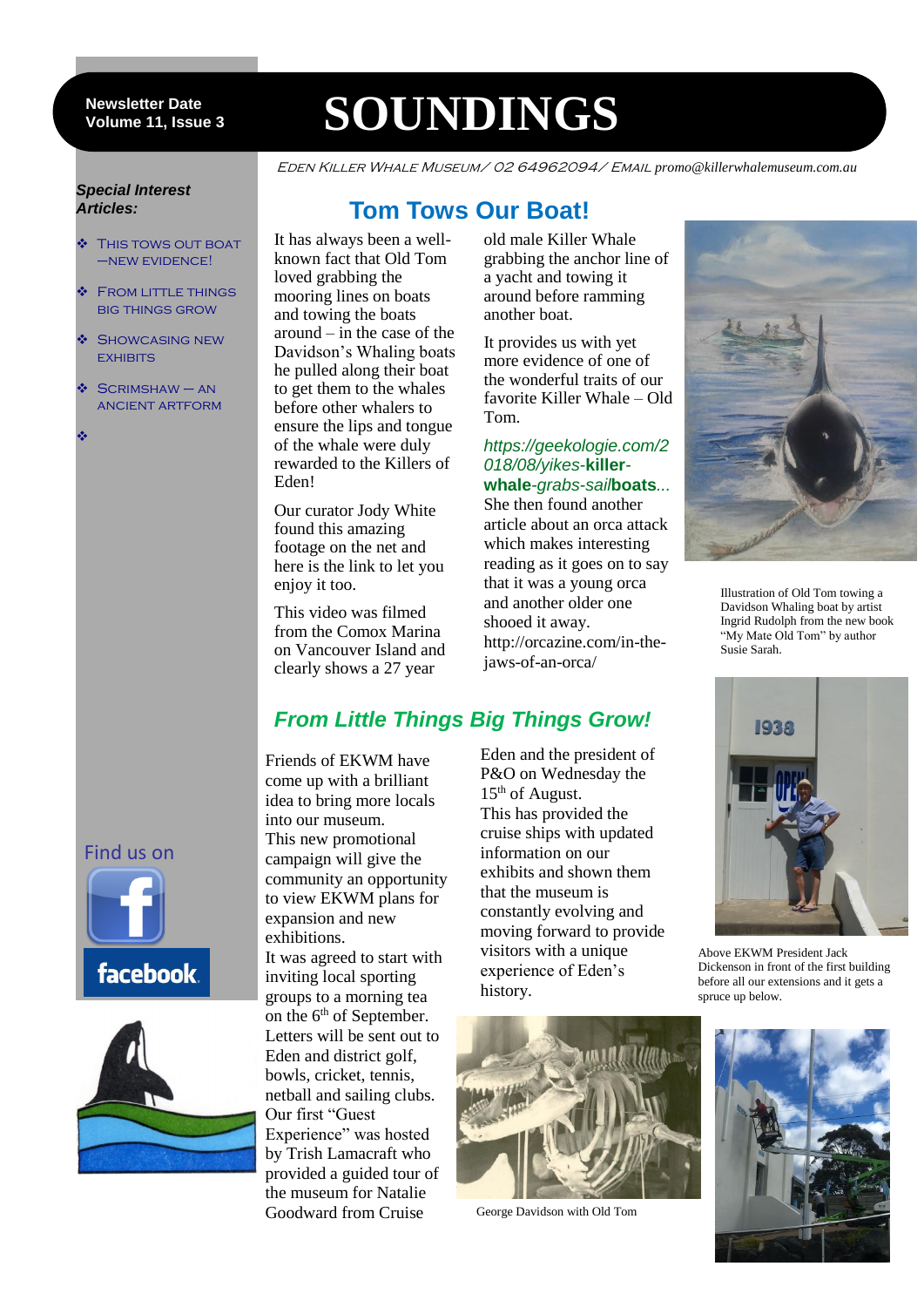#### **SOUNDINGS Page 2 of 4**









This collection of objects from the display case include a carved whalebone cup and egg, a tool for making scrimshaw, and circa 1846 scrimshaw.

## *Showcasing new exhibits*

EKWM Curator Jody White is constantly updating displays and showcasing new additions to our collection.

She also brings items in the collection out to show the diversity of what we have purchased or been given as donations.

This upright case within the Customs Doors of the Davidson Gallery now contains a new display of scrimshaw.

*Scrimshaw – an Ancient Artform*

**Scrimshaw** is the name given to scrollwork, engravings, and carvings done in bone or ivory. Typically it refers to the handiwork created by whalers. It is made from the byproducts harvested from marine mammals and is most commonly made out of bones and teeth of sperm whales, the baleen of other whales and the tusks of walruses. It takes the form of elaborate engravings in the form of pictures and lettering on the surface of the bone or tooth, with the engraving highlighted using a pigment, or in some cases sculptures. However the latter really fall into the categories of ivory carving, for all

The video footage next to the case features James-Cumberland-Brown (1934-2017) creating his scrimshaw designs, taken by Jan Freeman when she was in Perth in 2015.

Some of the items in the case include a baleen hairbrush gifted to EKWM by Mrs. M Livingstone. A photo nearby features George Davidson, Allie Greig & local shipping agent,

carved teeth and tusks, or bone carving. The making of scrimshaw began on whaling ships between 1745 and 1759 on the Pacific Ocean, and survived until the ban on commercial whaling. The practice survives as a hobby and as a trade for commercial artisans. A maker of scrimshaw is known as a *scrimshander*. The word first appeared in print in the early 19th century, but the etymology is uncertain. Scrimshaw essentially was a leisure activity for whalers. Because the work of whaling was very dangerous at the best of times, whalers were unable to work at night. This gave them a great deal more free time

### **Winter Maintenance – a Job Well done**

During the quieter months curator Jody White, with the help of her right hand girl Stephanie Rawlings have been cleaning and repainting worn cases and stands. Stephanie's grandson Ben helped out

with collection storage projects during the school holidays, moved floor tiles and scrubbed the walls leading through from Davidson Gallery into the stairwell, entrance into children's nook, Bowler Gallery. These "behind the Carey Downton at Eden's wharf with a shipment of baleen bound for Sydney.

> Baleen are the comb like plates found in the top jaw of whales such as humpback and southern right whales. It acts as a filter, capturing tiny prey such as krill and plankton as sea water is expelled from the whale's mouth. Due to its flexible and robust nature, baleen became a preferable choice in costume (such as corsets) in the 1800s.

than other sailors. A lot of scrimshaw was never signed and a great many of the pieces are anonymous. Early scrimshaw was done with crude sailing needles, and the movement of the ship, as well as the skill of the artist, produced drawings of varying levels of detail and artistry. Originally, candle black, soot or tobacco juice would have been used to bring the etched design into view. Also ink was used that the sailors would bring on before the voyage. Now, the Endangered Species Act and international conventions restrict the harvest and sale of ivory to try to reverse the scarcity of ivorybearing animals – thus the scrimshaw for sale in the museum shop will be the last seen for sale.

scenes" jobs often go unnoticed. Our thanks to Jody, Stephanie and Ben for completing these thankless tasks - without their diligence our museum and collection would suffer considerably!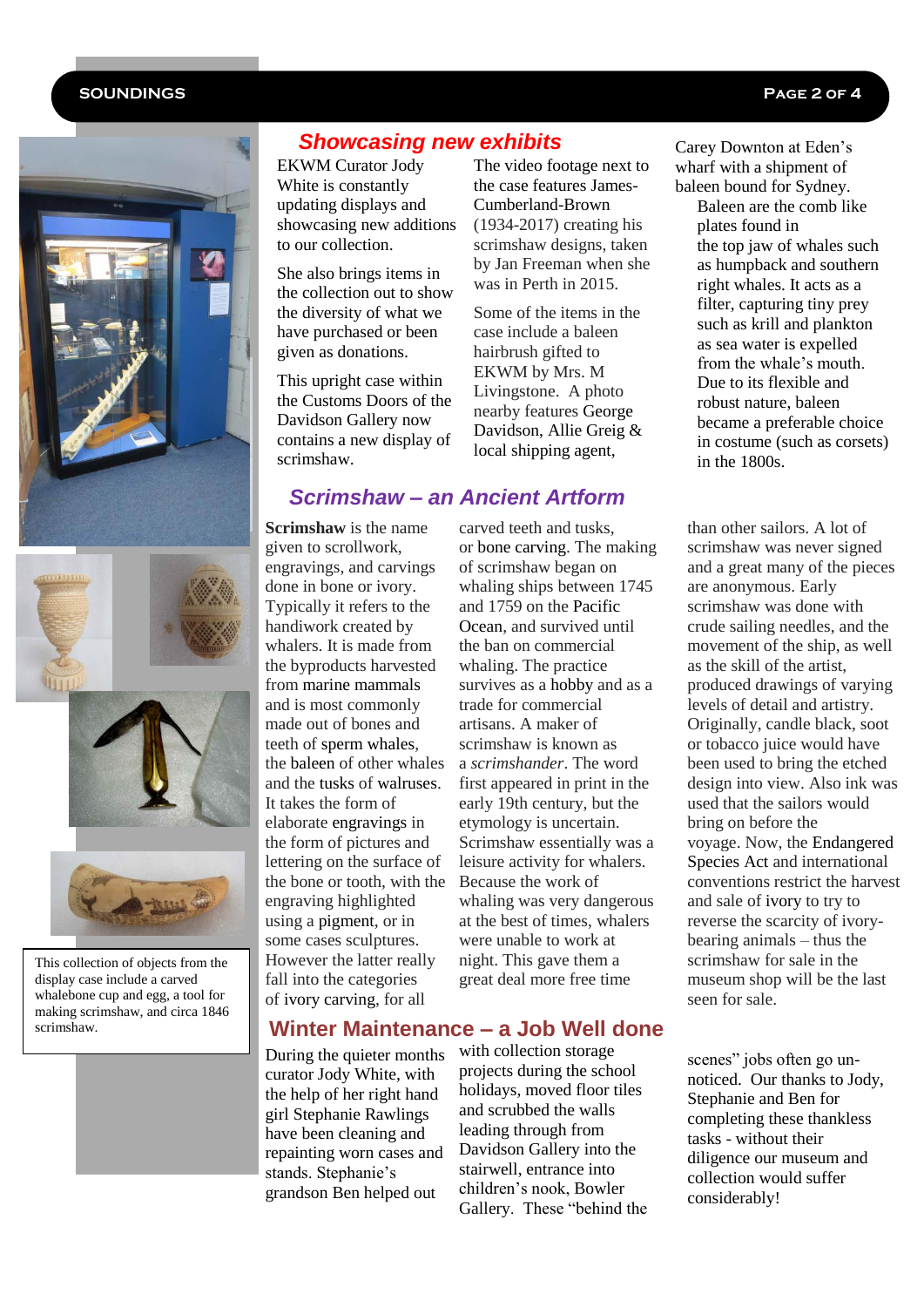## *There She Blows – Whales Galore.*

Much of the content you put in your newsletter can be used for your Web site. Microsoft Word offers a simple way TO CONVERT YOUR newsletter to a Web publication. So, when YOU'RE FINISHED WRITING YOUR newsletter, convert it to a Web site and POST IT.

First, determine the audience of the newsletter. This could be anyone who might benefit from the information it contains, for example, employees

or people interested in purchasing a product or requesting your **SERVICE** 

YOU CAN COMPILE A mailing list from business reply cards, **CUSTOMER** information sheets, Business cards collected at trade shows, or membership lists. You might consider purchasing a mailing list from a company.

If you explore the Project Gallery, you WILL FIND MANY publications that

MATCH THE STYLE OF YOUR NEWSLETTER.

Next, establish how much time and money you can spend on YOUR NEWSLETTER. These factors will help determine how frequently you publish your newsletter at least quarterly so that it's considered a consistent source of information. Your customers or employees will look forward to its arrival.

## *Inside Story Headline*

YOU CAN ALSO research articles or find "filler" articles by accessing the World Wide Web. You can write about a variety of topics but try to keep your articles short.

Much of the content you put in your newsletter can also be used for your Web site. Microsoft Word offers a simple way to convert your newsletter to a Web publication. So, when YOU'RE FINISHED **WRITING YOUR** newsletter, convert it to a Web site and post it.

The subject matter that appears in newsletters is virtually endless. YOU CAN INCLUDE stories that focus ON CURRENT technologies or innovations in your FIELD.

YOU MAY ALSO WANT TO note business or economic trends, or make predictions for your customers or clients.

If the newsletter is **DISTRIBUTED** internally, you might comment upon new procedures or improvements to the business. Sales

figures or earnings WILL SHOW HOW YOUR business is growing.

SOME NEWSLETTERS include a column THAT IS UPDATED EVERY issue, for instance, an advice column, a book review, a letter from the president, or an editorial. You can also profile new employees or top customers or vendors.

SELECTING PICTURES or graphics is an important part of adding content.